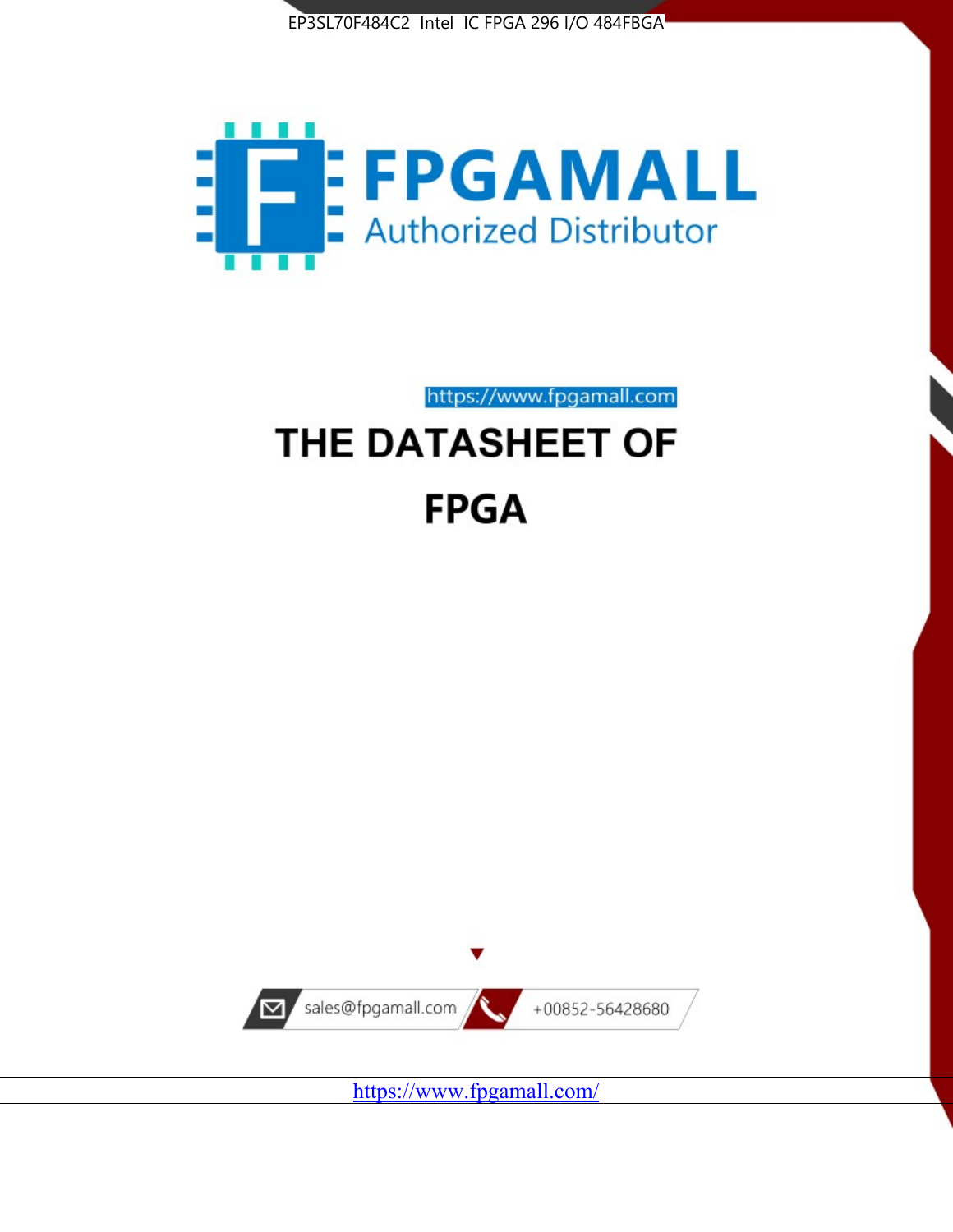EP3SL70F484C2 Intel IC FPGA 296 I/O 484FBGA



# **1. Stratix III Device Family Overview**

**SIII51001-1.8**

The Stratix® III family provides one of the most architecturally advanced, high-performance, low-power FPGAs in the marketplace.

Stratix III FPGAs lower power consumption through Altera's innovative Programmable Power Technology, which provides the ability to turn on the performance where needed and turn down the power consumption for blocks not in use. Selectable Core Voltage and the latest in silicon process optimizations are also employed to deliver the industry's lowest power, high-performance FPGAs.

Specifically designed for ease of use and rapid system integration, the Stratix III FPGA family offers two variants optimized to meet different application needs:

- The Stratix III *L* family provides balanced logic, memory, and multiplier ratios for mainstream applications.
- The Stratix III *E* family is memory- and multiplier-rich for data-centric applications.

Modular I/O banks with a common bank structure for vertical migration lend efficiency and flexibility to the high-speed I/O. Package and die enhancements with dynamic on-chip termination, output delay, and current strength control provide best-in-class signal integrity.

Based on a 1.1-V, 65-nm all-layer copper SRAM process, the Stratix III family is a programmable alternative to custom ASICs and programmable processors for high-performance logic, digital signal processing (DSP), and embedded designs.

Stratix III devices include optional configuration bit stream security through volatile or non-volatile 256-bit Advanced Encryption Standard (AES) encryption. Where ultra-high reliability is required, Stratix III devices include automatic error detection circuitry to detect data corruption by soft errors in the configuration random-access memory (CRAM) and user memory cells.

# **Features Summary**

Stratix III devices offer the following features:

- 48,000 to 338,000 equivalent logic elements (LEs) (refer to Table 1–1)
- 2,430 to 20,497 Kbits of enhanced TriMatrix memory consisting of three RAM block sizes to implement true dual-port memory and FIFO buffers
- High-speed DSP blocks provide dedicated implementation of 9×9, 12×12, 18×18, and 36×36 multipliers (at up to 550 MHz), multiply-accumulate functions, and finite impulse response (FIR) filters
- I/O:GND:PWR ratio of 8:1:1 along with on-die and on-package decoupling for robust signal integrity
- Programmable Power Technology, which minimizes power while maximizing device performance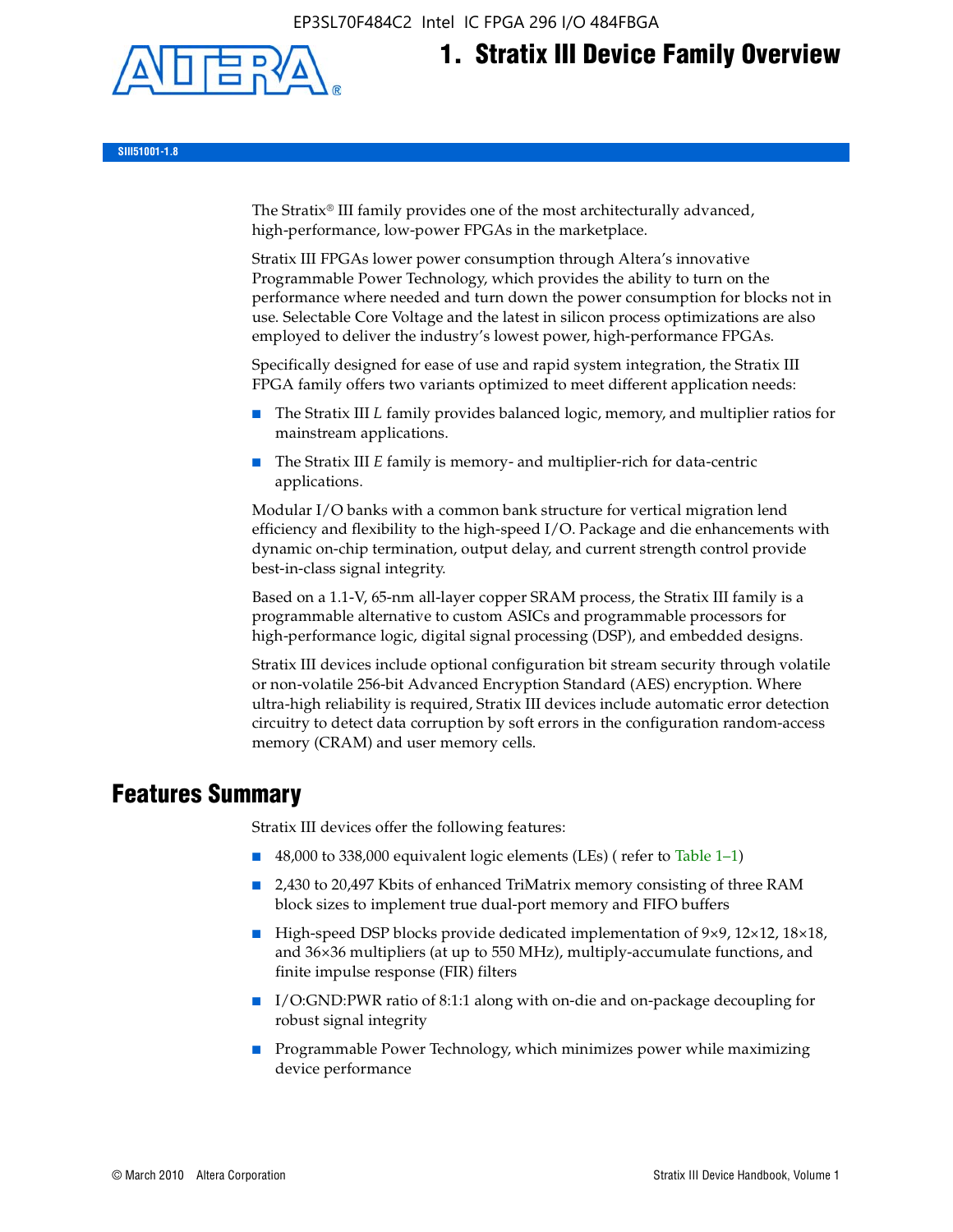- Selectable Core Voltage, available in low-voltage devices (L ordering code suffix), enables selection of lowest power or highest performance operation
- Up to 16 global clocks, 88 regional clocks, and 116 peripheral clocks per device
- Up to 12 phase-locked loops (PLLs) per device that support PLL reconfiguration, clock switchover, programmable bandwidth, clock synthesis, and dynamic phase shifting
- Memory interface support with dedicated DQS logic on all I/O banks
- Support for high-speed external memory interfaces including DDR, DDR2, DDR3 SDRAM, RLDRAM II, QDR II, and QDR II+ SRAM on up to 24 modular I/O banks
- Up to 1,104 user I/O pins arranged in 24 modular I/O banks that support a wide range of industry I/O standards
- Dynamic On-Chip Termination (OCT) with auto calibration support on all  $I/O$ banks
- High-speed differential I/O support with serializer/deserializer (SERDES) and dynamic phase alignment (DPA) circuitry for 1.6 Gbps performance
- Support for high-speed networking and communications bus standards including SPI-4.2, SFI-4, SGMII, Utopia IV, 10 Gigabit Ethernet XSBI, Rapid I/O, and NPSI
- The only high-density, high-performance FPGA with support for 256-bit AES volatile and non-volatile security key to protect designs
- Robust on-chip hot socketing and power sequencing support
- Integrated cyclical redundancy check (CRC) for configuration memory error detection with critical error determination for high availability systems support
- Built-in error correction coding (ECC) circuitry to detect and correct data errors in M144K TriMatrix memory blocks
- Nios<sup>®</sup> II embedded processor support
- Support for multiple intellectual property megafunctions from Altera® MegaCore® functions and Altera Megafunction Partners Program (AMPPSM)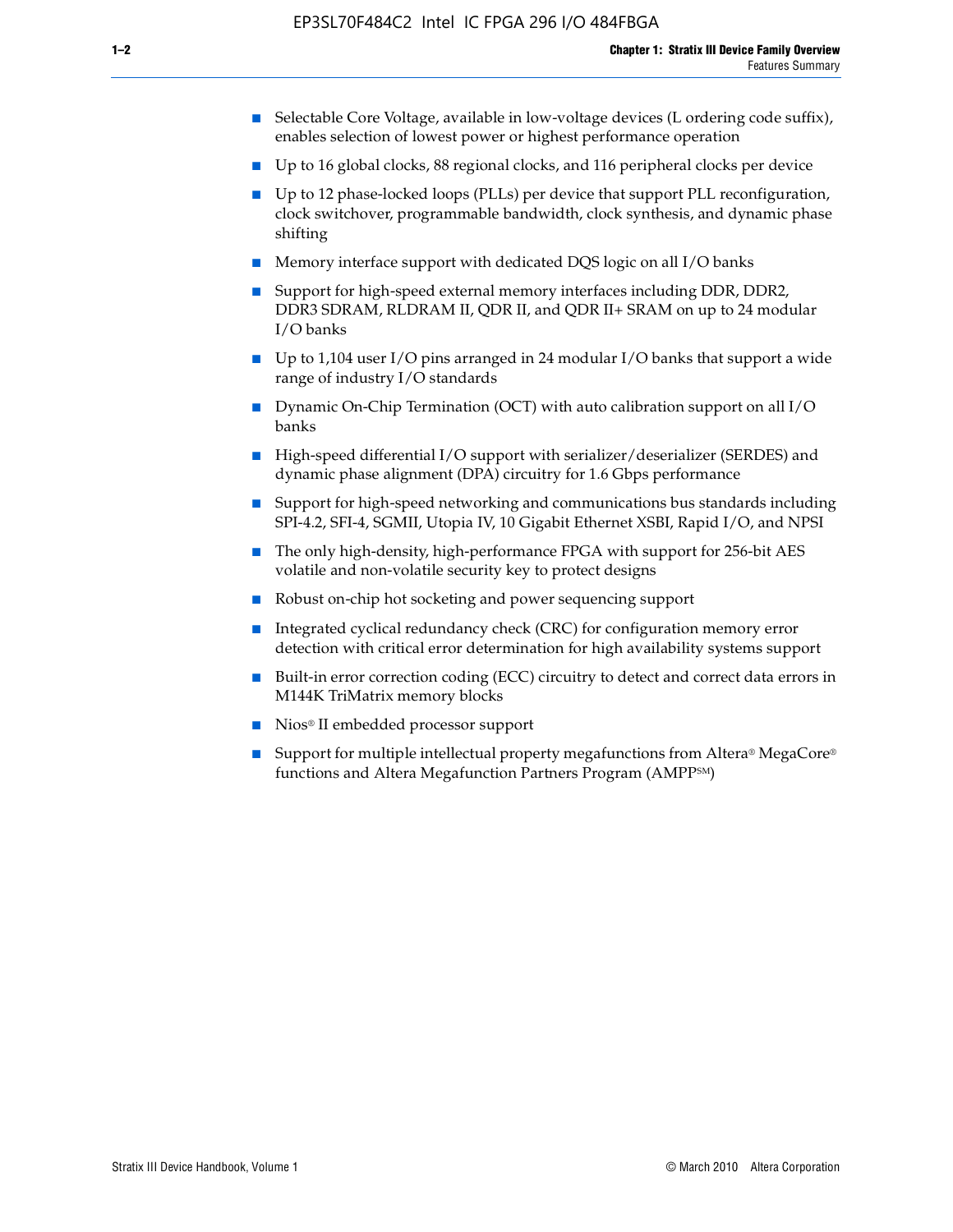#### Table 1–1 lists the Stratix III FPGA family features.

|                    | Device/<br><b>Feature</b> | <b>ALMs</b> | <b>LEs</b> | M9K<br><b>Blocks</b> | <b>M144K</b><br><b>Blocks</b> | <b>MLAB</b><br><b>Blocks</b> | <b>Total</b><br><b>Embedded</b><br><b>RAM Kbits</b> | <b>MLAB</b><br><b>RAM</b><br><b>Kbits</b><br>(1) | <b>Total</b><br><b>RAM</b><br>Kbits $(2)$ | $18\times18$ -bit<br><b>Multipliers</b><br>(FIR Mode) | <b>PLL</b><br>(3, |
|--------------------|---------------------------|-------------|------------|----------------------|-------------------------------|------------------------------|-----------------------------------------------------|--------------------------------------------------|-------------------------------------------|-------------------------------------------------------|-------------------|
|                    | EP3SL50                   | 19K         | 47.5K      | 108                  | 6                             | 950                          | 1,836                                               | 297                                              | 2,133                                     | 216                                                   | 4                 |
|                    | EP3SL70                   | 27K         | 67.5K      | 150                  | 6                             | 1,350                        | 2,214                                               | 422                                              | 2,636                                     | 288                                                   | 4                 |
| <b>Stratix III</b> | EP3SL110                  | 43K         | 107.5K     | 275                  | 12                            | 2,150                        | 4,203                                               | 672                                              | 4,875                                     | 288                                                   | 8                 |
| Logic<br>Family    | EP3SL150                  | 57K         | 142.5K     | 355                  | 16                            | 2,850                        | 5,499                                               | 891                                              | 6,390                                     | 384                                                   | 8                 |
|                    | EP3SL200                  | 80K         | 200K       | 468                  | 36                            | 4,000                        | 9,396                                               | 1,250                                            | 10,646                                    | 576                                                   | 12                |
|                    | EP3SL340                  | 135K        | 337.5K     | 1,040                | 48                            | 6,750                        | 16,272                                              | 2,109                                            | 18,381                                    | 576                                                   | 12                |
|                    | EP3SE50                   | 19K         | 47.5K      | 400                  | 12                            | 950                          | 5,328                                               | 297                                              | 5,625                                     | 384                                                   | 4                 |

**Table 1–1.** FPGA Family Features for Stratix III Devices

**Notes to Table 1–1:**

**Stratix III Enhanced Family**

(1) MLAB ROM mode supports twice the number of MLAB RAM Kbits.

(2) For total ROM Kbits, use this equation to calculate: Total ROM Kbits = Total Embedded RAM Kbits +  $[(# of MLAB blocks × 640)/1024]$ 

(3) The availability of the PLLs shown in this column is based on the device with the largest package. Refer to the *[Clock Networks and PLLs in Stratix](http://www.altera.com/literature/hb/stx3/stx3_siii51006.pdf)  [III Devices](http://www.altera.com/literature/hb/stx3/stx3_siii51006.pdf)* chapter in volume 1 of the *Stratix III Device Handbook* for the availability of the PLLs for each device.

> The Stratix III logic family (*L*) offers balanced logic, memory, and multipliers to address a wide range of applications, while the enhanced family (*E*) offers more memory and multipliers per logic and is ideal for wireless, medical imaging, and military applications.

EP3SE80 | 32K | 80K | 495 | 12 | 1,600 | 6,183 | 500 | 6,683 | 672 | 8 EP3SE110 | 43K | 107.5K | 639 | 16 | 2,150 | 8,055 | 672 | 8,727 | 896 | 8 EP3SE260 | 102K | 255K | 864 | 48 | 5,100 | 14,688 | 1,594 | 16,282 | 768 | 12

Stratix III devices are available in space-saving FineLine BGA (FBGA) packages (refer to Table 1–2 and Table 1–3).

**PLLs**  *(3)*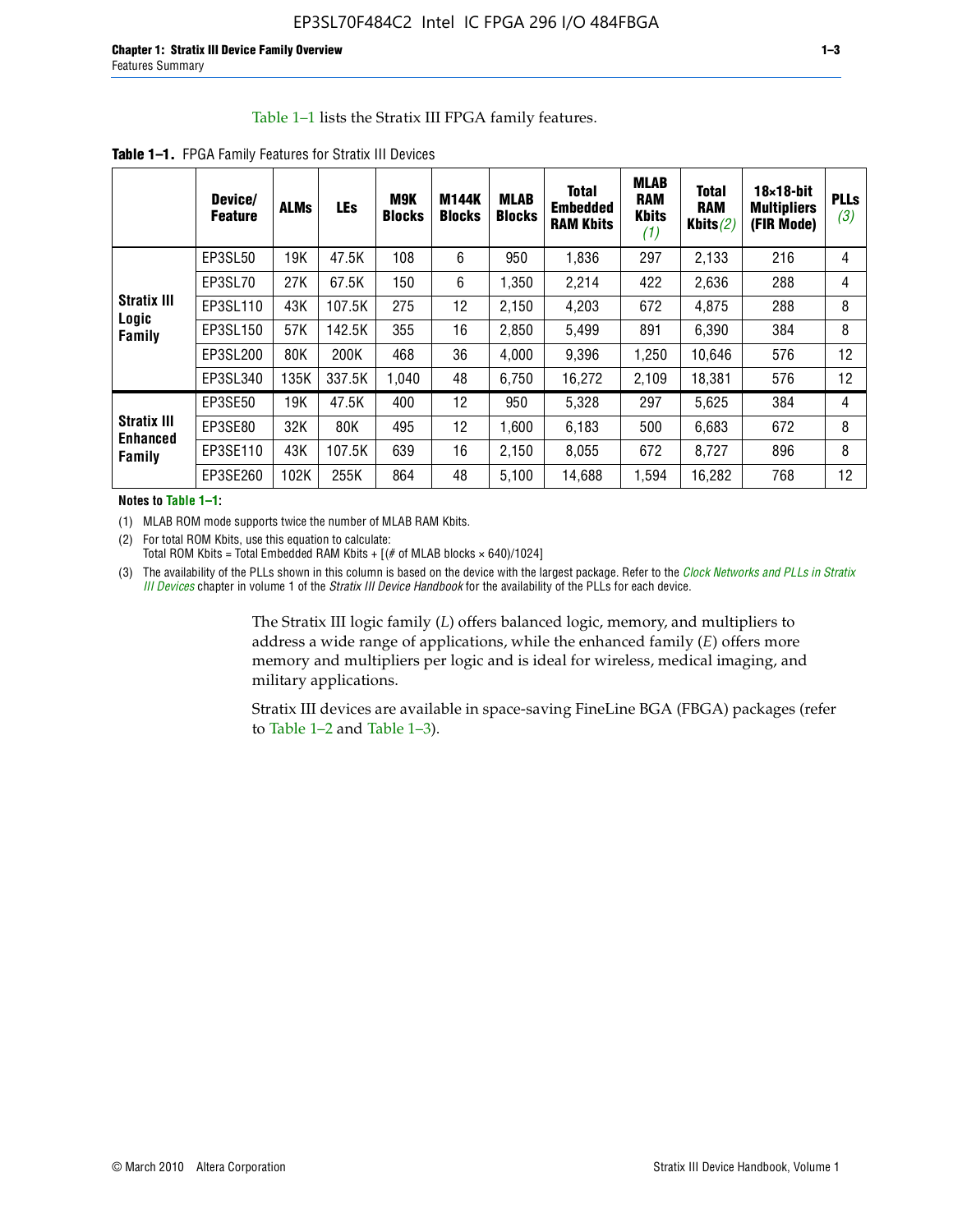Table 1–2 lists the Stratix III FPGA package options and I/O pin counts.

| <b>Device</b> | 484-Pin<br><b>FineLine</b><br>BGA(2) | <b>780-Pin</b><br><b>FineLine</b><br>BGA(2) | 1152-Pin<br><b>FineLine</b><br>BGA(2) | <b>1517-Pin</b><br><b>FineLine BGA</b><br>(3) | <b>1760-Pin</b><br><b>FineLine BGA</b><br>(3) |
|---------------|--------------------------------------|---------------------------------------------|---------------------------------------|-----------------------------------------------|-----------------------------------------------|
| EP3SL50       | 296                                  | 488                                         |                                       |                                               |                                               |
| EP3SL70       | 296                                  | 488                                         |                                       |                                               |                                               |
| EP3SL110      |                                      | 488                                         | 744                                   |                                               |                                               |
| EP3SL150      |                                      | 488                                         | 744                                   |                                               |                                               |
| EP3SL200      |                                      | 488 $(5)$                                   | 744                                   | 976                                           |                                               |
| EP3SL340      |                                      |                                             | 744 $(4)$                             | 976                                           | 1,120                                         |
| EP3SE50       | 296                                  | 488                                         |                                       |                                               |                                               |
| EP3SE80       |                                      | 488                                         | 744                                   |                                               |                                               |
| EP3SE110      |                                      | 488                                         | 744                                   |                                               |                                               |
| EP3SE260      |                                      | $'$ 488 (5)                                 | 744                                   | 976                                           |                                               |

**Table 1–2.** Package Options and I/O Pin Counts *(Note 1)*

**Notes to Table 1–2:**

(1) The arrows indicate vertical migration.

- (2) All I/O pin counts include eight dedicated clock inputs (CLK1p, CLK1n, CLK3p, CLK3n, CLK8p, CLK8n, CLK10p, and CLK10n) that can be used for data inputs.
- (3) All I/O pin counts include eight dedicated clock inputs (CLK1p, CLK1n, CLK3p, CLK3n, CLK8p, CLK8n, CLK10p, and CLK10n) and eight dedicated corner PLL clock inputs (PLL\_L1\_CLKp, PLL\_L1\_CLKn, PLL\_L4\_CLKp, PLL\_L4\_CLKn, PLL\_R4\_CLKp, PLL\_R4\_CLKn, PLL\_R1\_CLKp, and PLL\_R1\_CLKn) that can be used for data inputs.
- (4) The EP3SL340 FPGA is offered only in the H1152 package, but not offered in the F1152 package.
- (5) The EP3SE260 and EP3SL200 FPGAs are offered only in the H780 package, but not offered in the F780 package.

All Stratix III devices support vertical migration within the same package (for example, you can migrate between the EP3SL50 and EP3SL70 devices in the 780-pin FineLine BGA package). Vertical migration allows you to migrate to devices whose dedicated pins, configuration pins, and power pins are the same for a given package across device densities.

To ensure that a board layout supports migratable densities within one package offering, enable the applicable vertical migration path within the Quartus® II software. On the Assignments menu, point to **Device** and click **Migration Devices**. You can migrate from the *L* family to the *E* family without increasing the number of LEs available. This minimizes the cost of vertical migration.

Table 1–3 lists the Stratix III FineLine BGA (FBGA) package sizes.

**Table 1–3.** FineLine BGA Package Sizes

| <b>Dimension</b>     | <b>484 Pin</b> | <b>780 Pin</b> | <b>1152 Pin</b> | <b>1517 Pin</b> | <b>1760 Pin</b> |
|----------------------|----------------|----------------|-----------------|-----------------|-----------------|
| Pitch (mm)           | 1.00           | 1.00           | 1.00            | 1.00            | 1.00            |
| Area $(mm2)$         | 529            | 841            | 1.225           | 1.600           | 1.849           |
| Length/Width (mm/mm) | 23/23          | 29/29          | 35/35           | 40/40           | 43/43           |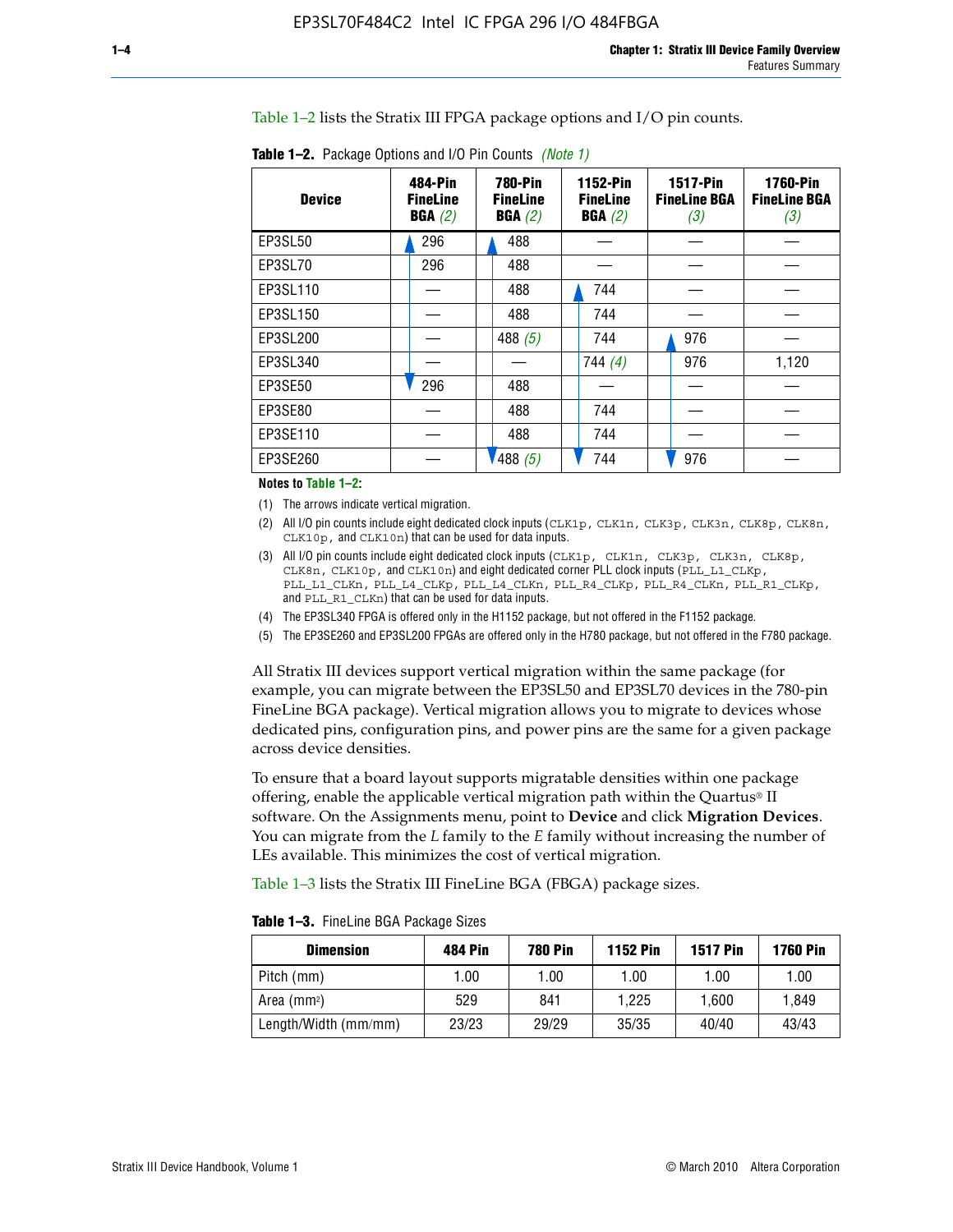Table 1–4 lists the Stratix III Hybrid FineLine BGA (HBGA) package sizes.

**Table 1–4.** Hybrid FineLine BGA Package Sizes

| <b>Dimension</b>     | <b>780 Pin</b> | <b>1152 Pin</b> |
|----------------------|----------------|-----------------|
| Pitch (mm)           | 1.00           | 1.00            |
| Area $(mm^2)$        | 1.089          | 1.600           |
| Length/Width (mm/mm) | 33/33          | 40/40           |

Stratix III devices are available in up to three speed grades: –2, –3, and –4, with –2 being the fastest. Stratix III devices are offered in both commercial and industrial temperature range ratings with leaded and lead-free packages. Selectable Core Voltage is available in specially marked low-voltage devices (*L* ordering code suffix).

Table 1–5 lists the Stratix III device speed grades.

Table 1-5. Speed Grades for Stratix III Devices (Part 1 of 2)

| <b>Device</b> | <b>Temperature</b><br>Grade | 484 - Pin<br><b>FineLine</b><br><b>BGA</b> | <b>780-Pin</b><br><b>FineLine</b><br><b>BGA</b> | <b>780-Pin</b><br><b>Hybrid</b><br><b>FineLine</b><br><b>BGA</b> | 1152-Pin<br><b>FineLine</b><br><b>BGA</b> | 1152-Pin<br><b>Hybrid</b><br><b>FineLine</b><br><b>BGA</b> | 1517-Pin<br><b>FineLine</b><br><b>BGA</b> | <b>1760-Pin</b><br><b>FineLine</b><br><b>BGA</b> |
|---------------|-----------------------------|--------------------------------------------|-------------------------------------------------|------------------------------------------------------------------|-------------------------------------------|------------------------------------------------------------|-------------------------------------------|--------------------------------------------------|
| EP3SL50       | Commercial                  | $-2, -3, -4,$<br>$-4L$                     | $-2, -3, -4,$<br>$-4L$                          |                                                                  |                                           |                                                            |                                           |                                                  |
|               | Industrial                  | $-3, -4, -4L$                              | $-3, -4, -4L$                                   | $\equiv$                                                         | $\equiv$                                  | $\overline{\phantom{0}}$                                   |                                           | $\overline{\phantom{0}}$                         |
| EP3SL70       | Commercial                  | $-2, -3, -4,$<br>$-4L$                     | $-2, -3, -4,$<br>$-41$                          |                                                                  |                                           |                                                            |                                           |                                                  |
|               | Industrial                  | $-3, -4, -4L$                              | $-3, -4, -4L$                                   | $\overbrace{\phantom{1232211}}$                                  |                                           | $\overline{\phantom{0}}$                                   | $\overline{\phantom{0}}$                  | $\overline{\phantom{0}}$                         |
| EP3SL110      | Commercial                  |                                            | $-2, -3, -4,$<br>$-4L$                          |                                                                  | $-2, -3, -4,$<br>$-4L$                    |                                                            |                                           |                                                  |
|               | Industrial                  | $\equiv$                                   | $-3, -4, -4L$                                   | $\frac{1}{1}$                                                    | $-3, -4, -4L$                             | $\frac{1}{2}$                                              |                                           | $\overline{\phantom{0}}$                         |
| EP3SL150      | Commercial                  |                                            | $-2, -3, -4,$<br>$-41$                          |                                                                  | $-2, -3, -4,$<br>$-41$                    |                                                            |                                           |                                                  |
|               | Industrial                  | $\overline{\phantom{m}}$                   | $-3, -4, -4L$                                   | $\equiv$                                                         | $-3, -4, -4L$                             | $\overline{\phantom{m}}$                                   |                                           | $\overbrace{\phantom{12322111}}$                 |
| EP3SL200      | Commercial                  |                                            |                                                 | $-2, -3, -4,$<br>$-4L$                                           | $-2, -3, -4,$<br>$-4L$                    |                                                            | $-2,-3,-4,$<br>$-4L$                      |                                                  |
|               | Industrial (1)              | $\equiv$                                   | $\equiv$                                        | $-3, -4, -4L$                                                    | $-3, -4, -4L$                             | $\equiv$                                                   | $-3, -4, -4L$                             | $\equiv$                                         |
| EP3SL340      | Commercial                  |                                            | $\equiv$                                        |                                                                  | $\overline{\phantom{m}}$                  |                                                            | $-2, -3, -4$ $-2, -3, -4$                 | $-2, -3, -4$                                     |
|               | Industrial (1)              |                                            | $\equiv$                                        | $\qquad \qquad -$                                                | $\overline{\phantom{0}}$                  |                                                            | $-3, -4, -4$ $-3, -4, -4$                 | $-3, -4, -4L$                                    |
| EP3SE50       | Commercial                  | $-2, -3, -4,$<br>$-4L$                     | $-2, -3, -4,$<br>$-4L$                          |                                                                  |                                           |                                                            |                                           |                                                  |
|               | Industrial                  | $-3, -4, -4L$                              | $-3, -4, -4L$                                   |                                                                  | $\overline{\phantom{0}}$                  |                                                            | $\overline{\phantom{0}}$                  | $\overline{\phantom{0}}$                         |
| EP3SE80       | Commercial                  |                                            | $-2, -3, -4,$<br>$-41$                          |                                                                  | $-2, -3, -4,$<br>$-4L$                    |                                                            |                                           |                                                  |
|               | Industrial                  | $\overline{\phantom{m}}$                   | $-3, -4, -4L$                                   |                                                                  | $-3, -4, -4L$                             |                                                            | $\equiv$                                  |                                                  |
| EP3SE110      | Commercial                  |                                            | $-2, -3, -4,$<br>$-4L$                          |                                                                  | $-2, -3, -4,$<br>$-4L$                    |                                                            |                                           |                                                  |
|               | Industrial                  |                                            | $-3, -4, -4L$                                   | $\equiv$                                                         | $-3, -4, -4L$                             |                                                            |                                           |                                                  |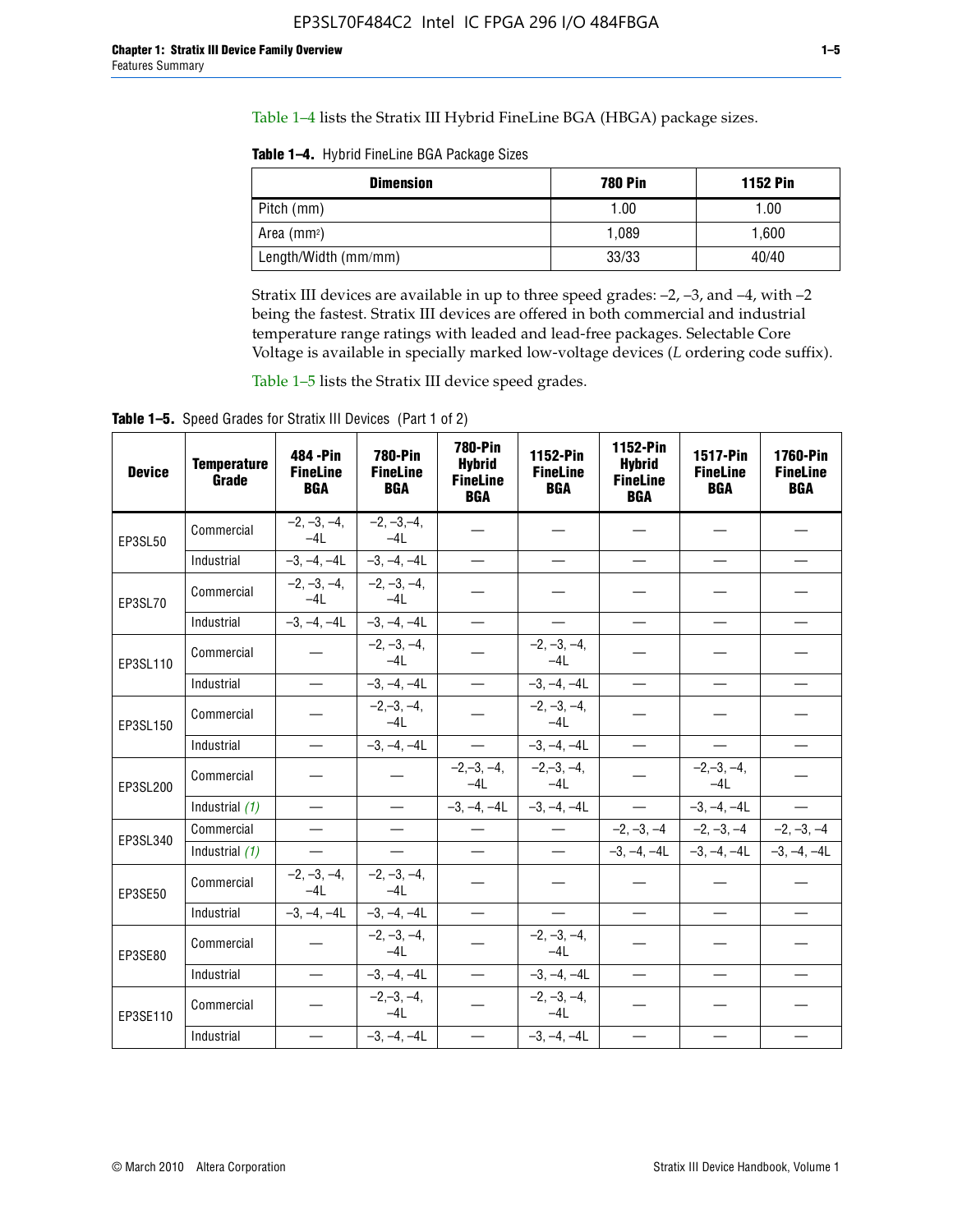| <b>Device</b> | Temperature<br>Grade | 484 - Pin<br><b>FineLine</b><br><b>BGA</b> | <b>780-Pin</b><br><b>FineLine</b><br><b>BGA</b> | <b>780-Pin</b><br><b>Hybrid</b><br><b>FineLine</b><br><b>BGA</b> | <b>1152-Pin</b><br><b>FineLine</b><br><b>BGA</b> | <b>1152-Pin</b><br><b>Hybrid</b><br><b>FineLine</b><br><b>BGA</b> | <b>1517-Pin</b><br><b>FineLine</b><br><b>BGA</b> | <b>1760-Pin</b><br><b>FineLine</b><br><b>BGA</b> |
|---------------|----------------------|--------------------------------------------|-------------------------------------------------|------------------------------------------------------------------|--------------------------------------------------|-------------------------------------------------------------------|--------------------------------------------------|--------------------------------------------------|
| EP3SE260      | Commercial           |                                            |                                                 | $-2, -3, -4,$<br>$-4L$                                           | $-2, -3, -4,$<br>$-4L$                           |                                                                   | $-2, -3, -4,$<br>$-4L$                           |                                                  |
|               | Industrial $(1)$     |                                            |                                                 | $-3, -4, -4L$                                                    | $-3, -4, -4L$                                    |                                                                   | $-3, -4, -4L$                                    |                                                  |

**Table 1–5.** Speed Grades for Stratix III Devices (Part 2 of 2)

**Note to Table 1–5:**

(1) For EP3SL340, EP3SL200, and EP3SE260 devices, the industrial junction temperature range for –4L is 0–100°C, regardless of supply voltage.

# **Architecture Features**

The following section describes the various features of the Stratix III family FPGAs.

### **Logic Array Blocks and Adaptive Logic Modules**

The Logic Array Block (LAB) is composed of basic building blocks known as Adaptive Logic Modules (ALMs) that can be configured to implement logic, arithmetic, and register functions. Each LAB consists of ten ALMs, carry chains, shared arithmetic chains, LAB control signals, local interconnect, and register chain connection lines. ALMs are part of a unique, innovative logic structure that delivers faster performance, minimizes area, and reduces power consumption. ALMs expand the traditional 4-input look-up table architecture to 7 inputs, increasing performance by reducing LEs, logic levels, and associated routing. In addition, ALMs maximize DSP performance with dedicated functionality to efficiently implement adder trees and other complex arithmetic functions. The Quartus II Compiler places associated logic in an LAB or adjacent LABs, allowing the use of local, shared arithmetic chain, and register chain connections for performance and area efficiency.

The Stratix III LAB has a new derivative called Memory LAB (or MLAB), which adds SRAM memory capability to the LAB. MLAB is a superset of the LAB and includes all LAB features. MLABs support a maximum of 320 bits of simple dual-port Static Random Access Memory (SRAM). Each ALM in an MLAB can be configured as a 16×2 block, resulting in a configuration of 16×20 simple dual port SRAM block. MLAB and LAB blocks always co-exist as pairs in all Stratix III families, allowing up to 50% of the logic (LABs) to be traded for memory (MLABs).



f For more information about LABs and ALMs, refer to the *[Logic Array Blocks and](http://www.altera.com/literature/hb/stx3/stx3_siii51002.pdf)  [Adaptive Logic Modules in Stratix III Devices](http://www.altera.com/literature/hb/stx3/stx3_siii51002.pdf)* chapter.



For more information about MLAB modes, features and design considerations, refer to the *[TriMatrix Embedded Memory Blocks in Stratix III Devices](http://www.altera.com/literature/hb/stx3/stx3_siii51004.pdf)* chapter.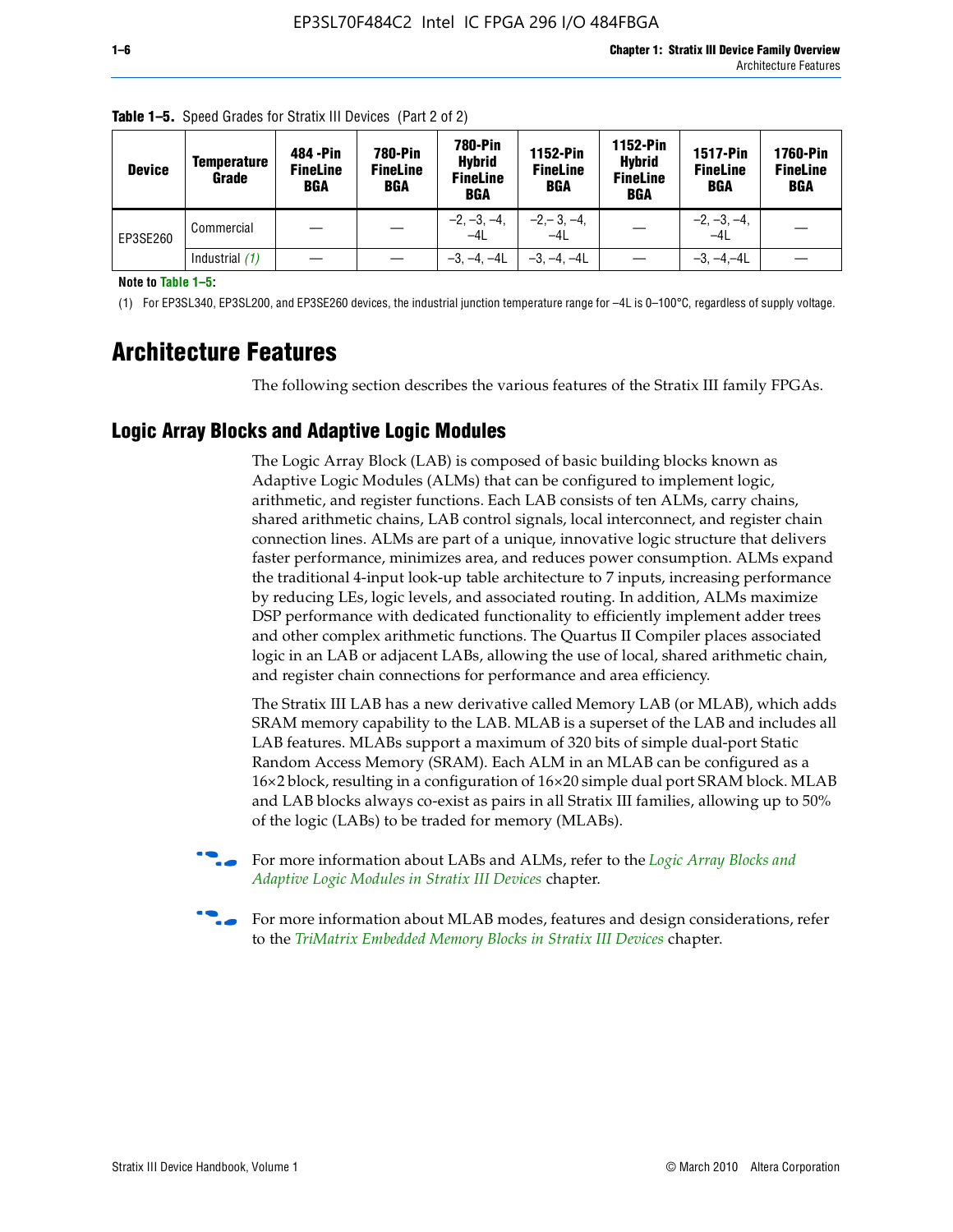#### **MultiTrack Interconnect**

In the Stratix III architecture, connections between ALMs, TriMatrix memory, DSP blocks, and device I/O pins are provided by the MultiTrack interconnect structure with DirectDrive technology. The MultiTrack interconnect consists of continuous, performance-optimized row and column interconnects that span fixed distances. A routing structure with fixed length resources for all devices allows predictable and repeatable performance when migrating through different device densities. The MultiTrack interconnect provides 1-hop connection to 34 adjacent LABs, 2-hop connections to 96 adjacent LABs and 3-hop connections to 160 adjacent LABs.

DirectDrive technology is a deterministic routing technology that ensures identical routing resource usage for any function regardless of placement in the device. The MultiTrack interconnect and DirectDrive technology simplify the integration stage of block-based designing by eliminating the reoptimization cycles that typically follow design changes and additions. The Quartus II Compiler also automatically places critical design paths on faster interconnects to improve design performance.

#### f For more information, refer to the *[MultiTrack Interconnect in Stratix III Devices](http://www.altera.com/literature/hb/stx3/stx3_siii51003.pdf)* chapter.

#### **TriMatrix Embedded Memory Blocks**

TriMatrix embedded memory blocks provide three different sizes of embedded SRAM to efficiently address the needs of Stratix III FPGA designs. TriMatrix memory includes the following blocks:

- 320-bit MLAB blocks optimized to implement filter delay lines, small FIFO buffers, and shift registers
- 9-Kbit M9K blocks that can be used for general purpose memory applications
- 144-Kbit M144K blocks that are ideal for processor code storage, packet and video frame buffering

Each embedded memory block can be independently configured to be a single- or dual-port RAM, ROM, or shift register via the Quartus II MegaWizard™ Plug-In Manager. Multiple blocks of the same type can also be stitched together to produce larger memories with minimal timing penalty. TriMatrix memory provides up to 16,272 Kbits of embedded SRAM at up to 600 MHz operation.

For more information about TriMatrix memory blocks, modes, features, and design considerations, refer to the *[TriMatrix Embedded Memory Blocks in Stratix III Devices](http://www.altera.com/literature/hb/stx3/stx3_siii51004.pdf)* chapter.

#### **DSP Blocks**

Stratix III devices have dedicated high-performance digital signal processing (DSP) blocks optimized for DSP applications requiring high data throughput. Stratix III devices provide you with the ability to implement various high-performance DSP functions easily. Complex systems such as WiMAX, 3GPP WCDMA, CDMA2000, voice over Internet Protocol (VoIP), H.264 video compression, and high-definition television (HDTV) require high-performance DSP blocks to process data. These system designs typically use DSP blocks to implement finite impulse response (FIR) filters, complex FIR filters, infinite impulse response (IIR) filters, fast Fourier transform (FFT) functions, and discrete cosine transform (DCT) functions.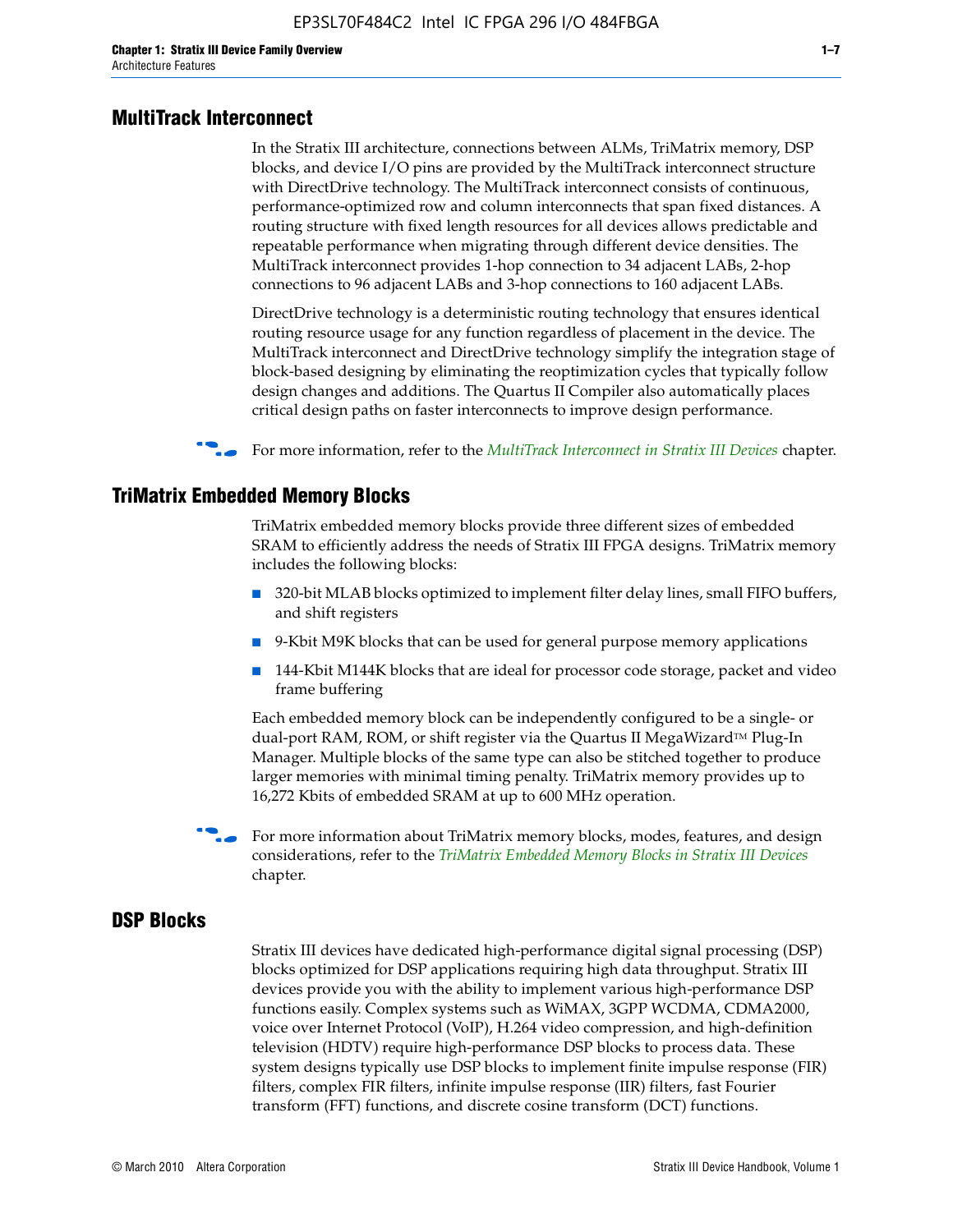Stratix III devices have up to 112 DSP blocks. The architectural highlights of the Stratix III DSP block are the following:

- High-performance, power optimized, fully pipelined multiplication operations
- Native support for 9-bit, 12-bit, 18-bit, and 36-bit word lengths
- Native support for 18-bit complex multiplications
- Efficient support for floating point arithmetic formats (24-bit for Single Precision and 53-bit for Double Precision)
- Signed and unsigned input support
- Built-in addition, subtraction, and accumulation units to efficiently combine multiplication results
- Cascading 18-bit input bus to form tap-delay lines
- Cascading 44-bit output bus to propagate output results from one block to the next block
- Rich and flexible arithmetic rounding and saturation units
- Efficient barrel shifter support
- Loopback capability to support adaptive filtering

DSP block multipliers can optionally feed an adder/subtractor or accumulator in the block depending on user configuration. This option saves ALM routing resources and increases performance, because all connections and blocks are inside the DSP block. Additionally, the DSP Block input registers can efficiently implement shift registers for FIR filter applications, and the Stratix III DSP blocks support rounding and saturation. The Quartus II software includes megafunctions that control the mode of operation of the DSP blocks based on user parameter settings.

f For more information, refer to the *[DSP Blocks in Stratix III Devices](http://www.altera.com/literature/hb/stx3/stx3_siii51005.pdf)* chapter.

#### **Clock Networks and PLLs**

Stratix III devices provide dedicated Global Clock Networks (GCLKs), Regional Clock Networks (RCLKs), and Periphery Clock Networks (PCLKs). These clocks are organized into a hierarchical clock structure that provides up to 104 unique clock domains (16 GCLK + 88 RCLK) within the Stratix III device and allows for up to 38 (16 GCLK + 22 RCLK) unique GCLK/RCLK clock sources per device quadrant.

Stratix III devices deliver abundant PLL resources with up to 12 PLLs per device and up to 10 outputs per PLL. Every output can be independently programmed, creating a unique, customizable clock frequency. Inherent jitter filtration and fine granularity control over multiply, divide ratios, and dynamic phase-shift reconfiguration provide the high-performance precision required in today's high-speed applications. Stratix III PLLs are feature rich, supporting advanced capabilities such as clock switchover, reconfigurable phase shift, PLL reconfiguration, and reconfigurable bandwidth. PLLs can be used for general-purpose clock management supporting multiplication, phase shifting, and programmable duty cycle. Stratix III PLLs also support external feedback mode, spread-spectrum input clock tracking, and post-scale counter cascading.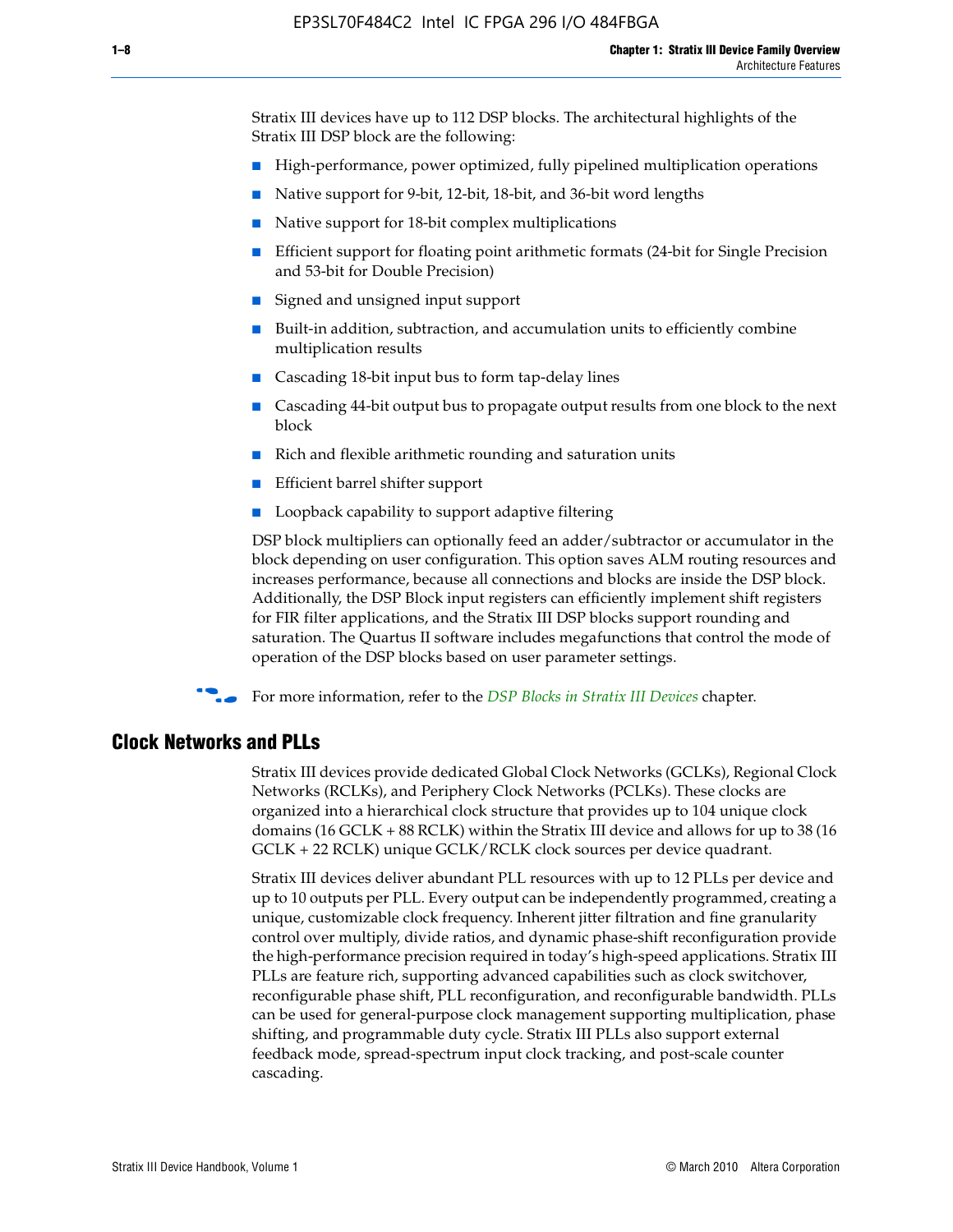f For more information, refer to the *[Clock Networks and PLLs in Stratix III Devices](http://www.altera.com/literature/hb/stx3/stx3_siii51006.pdf)* chapter.

#### **I/O Banks and I/O Structure**

Stratix III devices contain up to 24 modular I/O banks, each of which contains 24, 32, 36, 40, or 48 I/Os. This modular bank structure improves pin efficiency and eases device migration. The I/O banks contain circuitry to support external memory interfaces at speeds up to 533 MHz and high-speed differential I/O interfaces meeting up to 1.6 Gbps performance. It also supports high-speed differential inputs and outputs running at speeds up to 800 MHz.

Stratix III devices support a wide range of industry I/O standards, including single-ended, voltage referenced single-ended, and differential I/O standards. The Stratix III I/O supports programmable bus hold, programmable pull-up resistor, programmable slew rate, programmable drive strength, programmable output delay control, and open-drain output. Stratix III devices also support on-chip series  $(R<sub>s</sub>)$  and on-chip parallel  $(R_T)$  termination with auto calibration for single-ended I/O standards and on-chip differential termination  $(R_D)$  for LVDS I/O standards on Left/Right I/O banks. Dynamic OCT is also supported on bi-directional I/O pins in all I/O banks.

**For more information, refer to the** *[Stratix III Device I/O Features](http://www.altera.com/literature/hb/stx3/stx3_siii51007.pdf)* **chapter.** 

### **External Memory Interfaces**

The Stratix III I/O structure has been completely redesigned to provide flexibility and enable high-performance support for existing and emerging external memory standards such as DDR, DDR2, DDR3, QDR II, QDR II+, and RLDRAM II at frequencies of up to 533 MHz.

Packed with features such as dynamic on-chip termination, trace mismatch compensation, read/write leveling, half-rate registers, and 4-to 36-bit programmable DQ group widths, Stratix III I/Os supply the built-in functionality required for rapid and robust implementation of external memory interfaces. Double data-rate support is found on all sides of the Stratix III device. Stratix III devices provide an efficient architecture to quickly and easily fit wide external memory interfaces exactly where you want them.

A self-calibrating soft IP core (ALTMEMPHY), optimized to take advantage of the Stratix III device I/O, along with the Quartus II timing analysis tool (TimeQuest), provide the total solution for the highest reliable frequency of operation across process voltage and temperature.

f For more information about external memory interfaces, refer to the *[External Memory](http://www.altera.com/literature/hb/stx3/stx3_siii51008.pdf)  [Interfaces in Stratix III Devices](http://www.altera.com/literature/hb/stx3/stx3_siii51008.pdf)* chapter.

#### **High-Speed Differential I/O Interfaces with DPA**

Stratix III devices contain dedicated circuitry for supporting differential standards at speeds up to 1.6 Gbps. The high-speed differential I/O circuitry supports the following high-speed I/O interconnect standards and applications: Utopia IV, SPI-4.2, SFI-4, 10 Gigabit Ethernet XSBI, Rapid I/O, and NPSI. Stratix III devices support 2×, 4×, 6×, 7×, 8×, and 10× SERDES modes for high-speed differential I/O interfaces and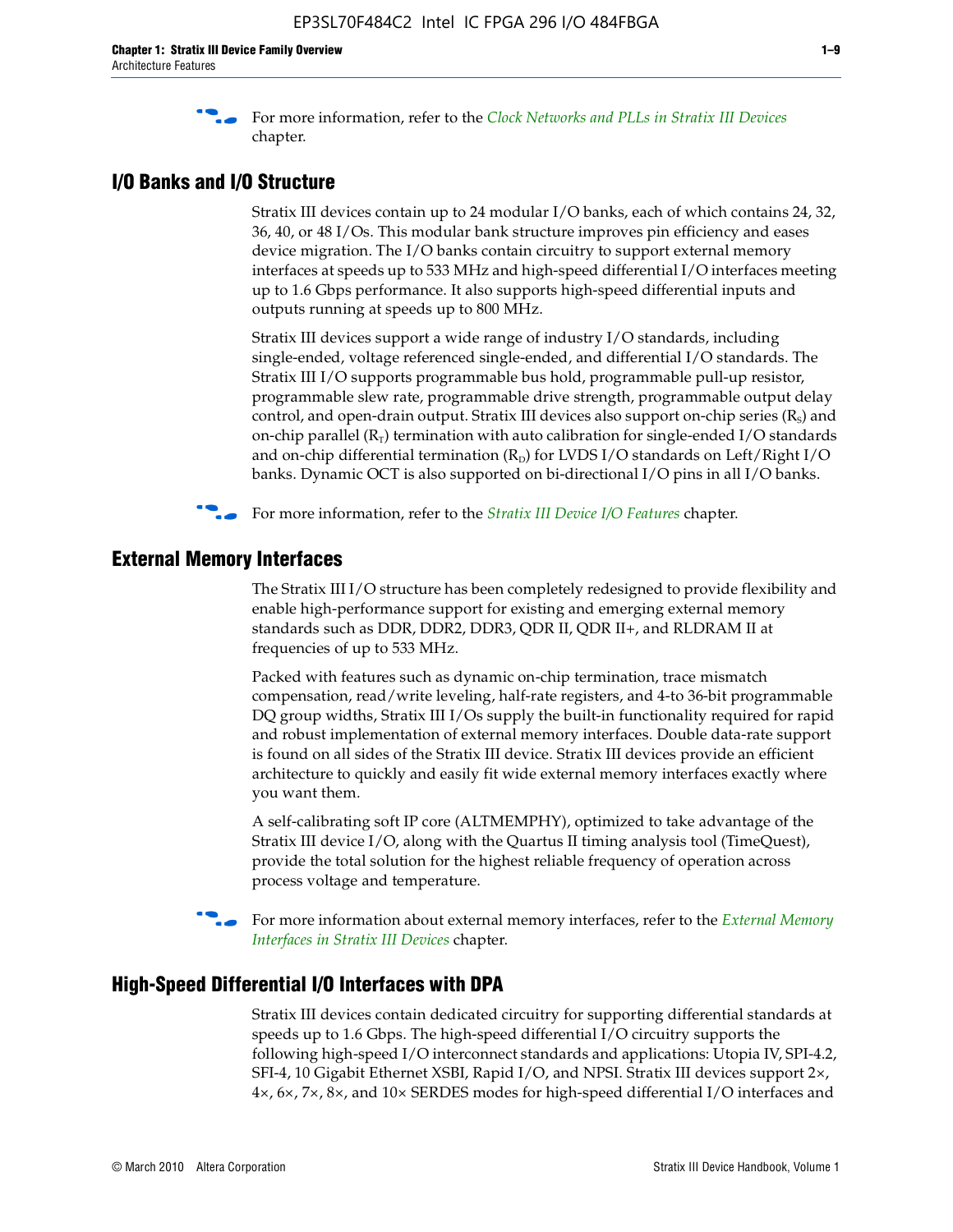4×, 6×, 7×, 8×, and 10× SERDES modes when using the dedicated DPA circuitry. DPA minimizes bit errors, simplifies PCB layout and timing management for high-speed data transfer, and eliminates channel-to-channel and channel-to-clock skew in high-speed data transmission systems. Soft CDR can also be implemented, enabling low-cost 1.6-Gbps clock embedded serial links.

Stratix III devices have the following dedicated circuitry for high-speed differential I/O support:

- Differential I/O buffer
- Transmitter serializer
- Receiver deserializer
- Data realignment
- Dynamic phase aligner (DPA)
- Soft CDR functionality
- Synchronizer (FIFO buffer)
- PLLs

**for more information, refer to the** *High Speed Differential I/O Interfaces with DPA in [Stratix III Devices](http://www.altera.com/literature/hb/stx3/stx3_siii51009.pdf)* chapter.

#### **Hot Socketing and Power-On Reset**

Stratix III devices are hot-socketing compliant. Hot socketing is also known as hot plug-in or hot swap, and power sequencing support without the use of any external devices. Robust on-chip hot-socketing and power-sequencing support ensures proper device operation independent of the power-up sequence. You can insert or remove a Stratix III board in a system during system operation without causing undesirable effects to the running system bus or the board that was inserted into the system.

The hot-socketing feature makes it easier to use Stratix III devices on PCBs that also contain a mixture of 3.3-V, 3.0-V, 2.5-V, 1.8-V, 1.5-V, and 1.2-V devices. With the Stratix III hot socketing feature, you do not need to ensure a specific power-up sequence for each device on the board.

f For more information, refer to the *[Hot Socketing and Power-On Reset in Stratix III](http://www.altera.com/literature/hb/stx3/stx3_siii51010.pdf)  [Device](http://www.altera.com/literature/hb/stx3/stx3_siii51010.pdf)s* chapter.

#### **Configuration**

Stratix III devices are configured using one of the following four configuration schemes:

- Fast passive parallel (FPP)
- Fast active serial (AS)
- Passive serial (PS)
- Joint Test Action Group (JTAG)

All configuration schemes use either an external controller (for example, a  $MAX<sup>®</sup>$  II device or microprocessor), a configuration device, or a download cable.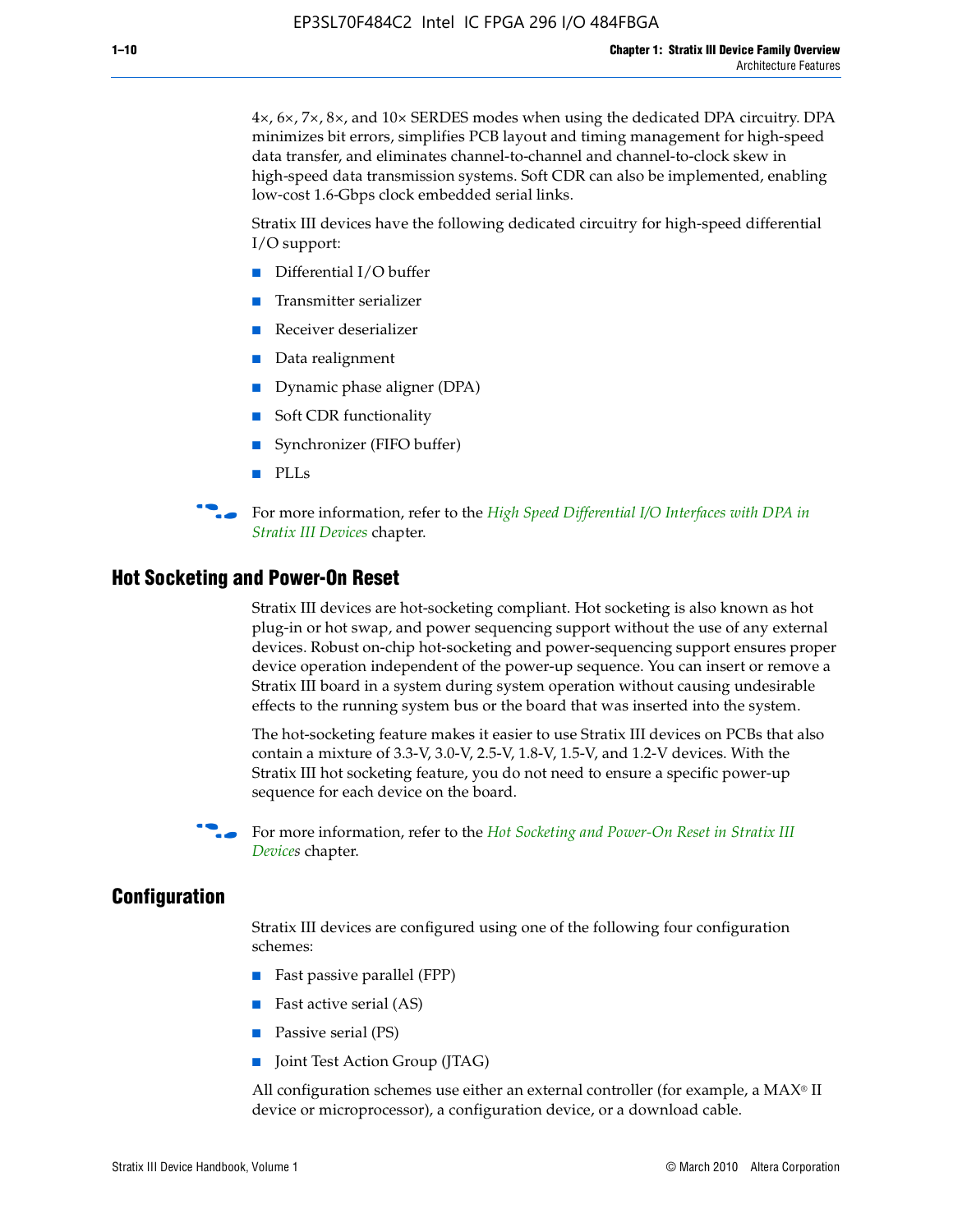Stratix III devices support configuration data decompression, which saves configuration memory space and time. This feature allows you to store compressed configuration data in configuration devices or other memory and transmit this compressed bitstream to Stratix III devices. During configuration, the Stratix III device decompresses the bitstream in real time and programs its SRAM cells.

Stratix III devices support decompression in the FPP when using a MAX II device/microprocessor plus flash, fast AS, and PS configuration schemes. The Stratix III decompression feature is not available in the FPP when using the enhanced configuration device and JTAG configuration schemes.

For more information, refer to the *[Configuring Stratix III Devices](http://www.altera.com/literature/hb/stx3/stx3_siii51011.pdf)* chapter.

### **Remote System Upgrades**

Stratix III devices feature remote system upgrade capability, allowing error-free deployment of system upgrades from a remote location securely and reliably. Soft logic (either the Nios embedded processor or user logic) implemented in a Stratix III device can download a new configuration image from a remote location, store it in configuration memory, and direct the dedicated remote system upgrade circuitry to initiate a reconfiguration cycle. The dedicated circuitry performs error detection during and after the configuration process, and can recover from an error condition by reverting back to a safe configuration image, and provides error status information. This dedicated remote system upgrade circuitry is unique to Stratix series FPGAs and helps to avoid system downtime.



**For more information, refer to the** *[Remote System Upgrades with Stratix III Devices](http://www.altera.com/literature/hb/stx3/stx3_siii51012.pdf)* chapter.

#### **IEEE 1149.1 (JTAG) Boundary-Scan Testing**

Stratix III devices support the JTAG IEEE Std. 1149.1 specification. The Boundary-Scan Test (BST) architecture offers the capability to test pin connections without using physical test probes and capture functional data while a device is operating normally. Boundary-scan cells in the Stratix III device can force signals onto pins or capture data from pin or logic array signals. Forced test data is serially shifted into the boundary-scan cells. Captured data is serially shifted out and externally compared to expected results. In addition to BST, you can use the IEEE Std. 1149.1 controller for Stratix III device in-circuit reconfiguration (ICR).

f For more information, refer to the *[IEEE 1149.1 \(JTAG\) Boundary Scan Testing in](http://www.altera.com/literature/hb/stx3/stx3_siii51013.pdf)  [Stratix III Devices](http://www.altera.com/literature/hb/stx3/stx3_siii51013.pdf)* chapter.

#### **Design Security**

Stratix III devices are high-density, high-performance FPGAs with support for 256-bit volatile and non-volatile security keys to protect designs against copying, reverse engineering, and tampering. Stratix III devices have the ability to decrypt a configuration bitstream using the Advanced Encryption Standard (AES) algorithm, an industry standard encryption algorithm that is FIPS-197 certified and requires a 256-bit security key.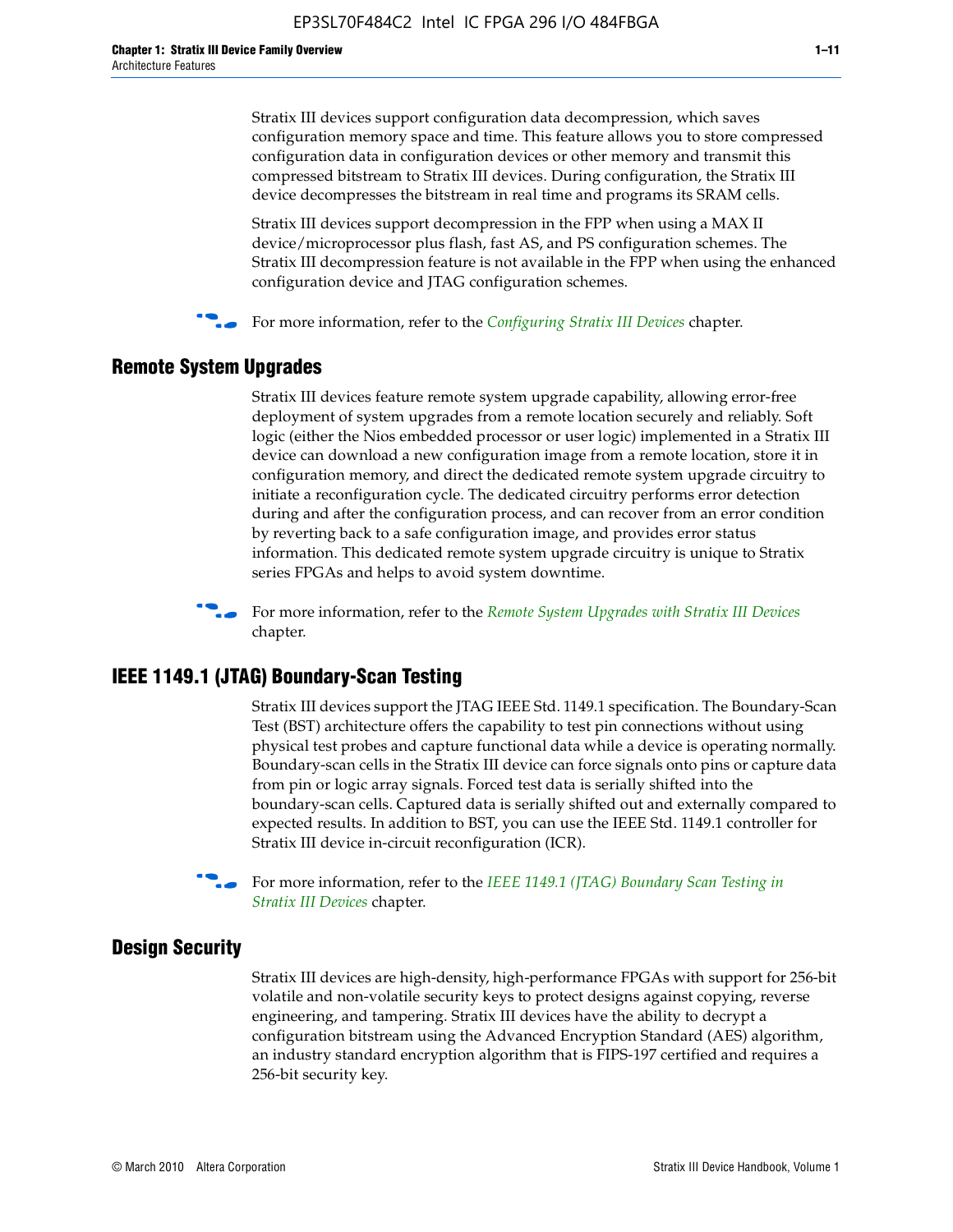The design security feature is available when configuring Stratix III FPGAs using the fast passive parallel (FPP) configuration mode with an external host (such as a MAX II device or microprocessor), or when using fast active serial (AS) or passive serial (PS) configuration schemes.

f For more information about the design security feature, refer to the *[Design Security in](http://www.altera.com/literature/hb/stx3/stx3_siii51014.pdf)  [Stratix III Devices](http://www.altera.com/literature/hb/stx3/stx3_siii51014.pdf)* chapter.

#### **SEU Mitigation**

Stratix III devices have built-in error detection circuitry to detect data corruption due to soft errors in the configuration random-access memory (CRAM) cells. This feature allows all CRAM contents to be read and verified continuously during user mode operation to match a configuration-computed CRC value. The enhanced CRC circuit and frame-based configuration architecture allows detection and location of multiple, single, and adjacent bit errors which, in conjunction with a soft circuit supplied as a reference design, allows don't-care soft errors in the CRAM to be ignored during device operation. This provides a steep decrease in the effective soft error rate, increasing system reliability.

On-chip memory block SEU mitigation is also offered using the ninth bit and a configurable megafunction in the Quartus II software for MLAB and M9K blocks while the M144K memory blocks have built-in error correction code (ECC) circuitry.

For more information about the dedicated error detection circuitry, refer to the *SEU [Mitigation in Stratix III Devices](http://www.altera.com/literature/hb/stx3/stx3_siii51015.pdf)* chapter.

#### **Programmable Power**

Stratix III delivers Programmable Power, the only FPGA with user programmable power options balancing today's power and performance requirements. Stratix III devices utilize the most advanced power-saving techniques, including a variety of process, circuit, and architecture optimizations and innovations. In addition, user controllable power reduction techniques provide an optimal balance of performance and power reduction specific for each design configured into the Stratix III FPGA. The Quartus II software (starting from version 6.1) automatically optimizes designs to meet the performance goals while simultaneously leveraging the programmable power-saving options available in the Stratix III FPGA without the need for any changes to the design flow.

For more information about Programmable Power in Stratix III devices, refer to the following documents:

- *[Programmable Power and Temperature Sensing Diode in Stratix III Devices](http://www.altera.com/literature/hb/stx3/stx3_siii51016.pdf) chapter*
- *[AN 437: Power Optimization in Stratix III FPGAs](http://www.altera.com/literature/an/AN437.pdf)*
- *[Stratix III Programmable Power White Paper](http://www.altera.com/literature/wp/wp-01006.pdf)*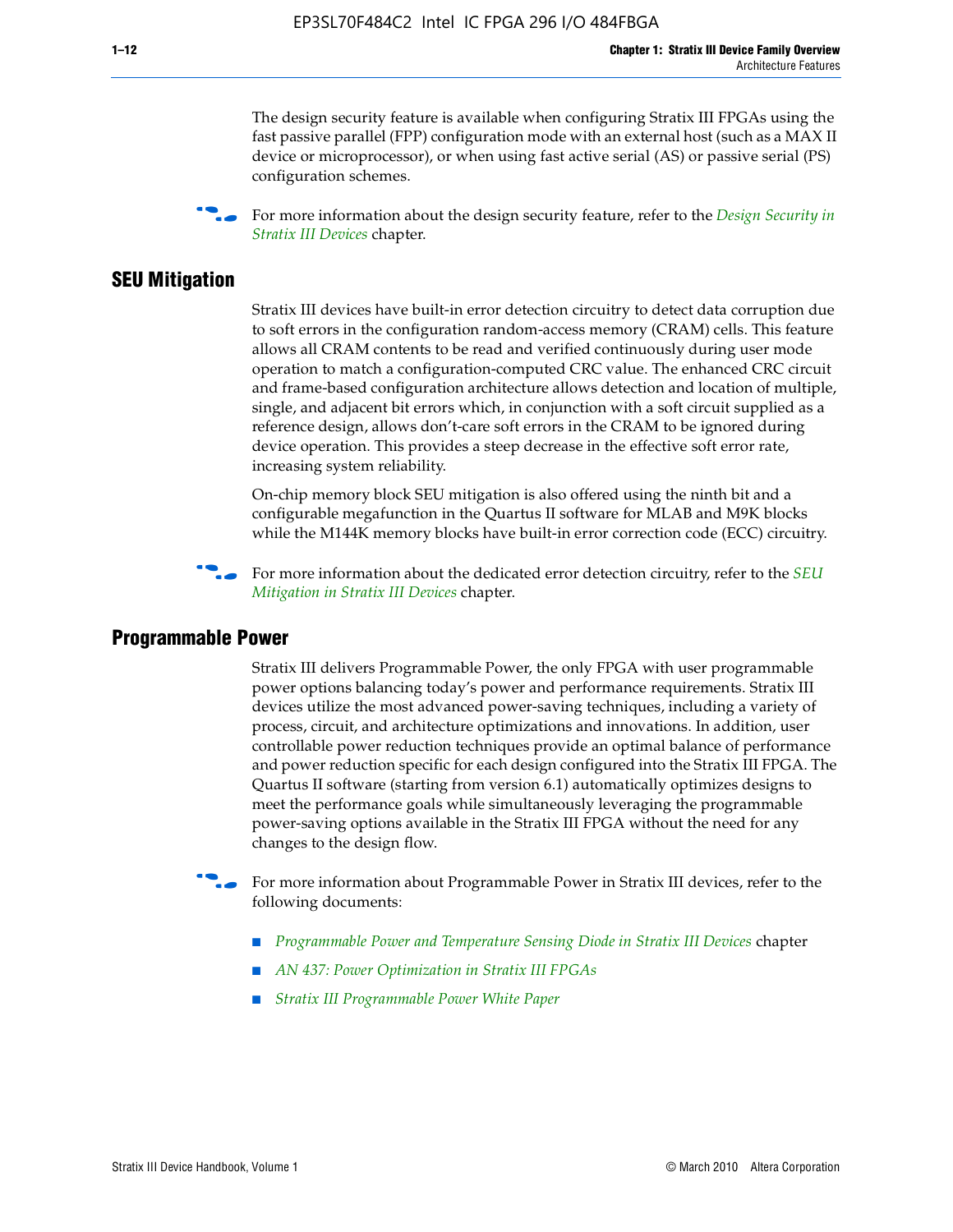## **Signal Integrity**

Stratix III devices simplify the challenge of signal integrity through a number of chip, package, and board level enhancements to enable efficient high-speed data transfer into and out of the device. These enhancements include:

- 8:1:1 user I/O/Gnd/V<sub>cc</sub> ratio to reduce the loop inductance in the package
- Dedicated power supply for each I/O bank, limit of I/Os is 24 to 48 I/Os per bank, to help limit simultaneous switching noise
- Programmable slew-rate support with up to four settings to match desired I/O standard, control noise, and overshoot
- Programmable output-current drive strength support with up to six settings to match desired I/O standard performance
- Programmable output-delay support to control rise/fall times and adjust duty cycle, compensate for skew, and reduce simultaneous switching outputs (SSO) noise
- Dynamic OCT with auto calibration support for series and parallel OCT and differential OCT support for LVDS I/O standard on the left/right banks
- For mor[e](http://www.altera.com/literature/hb/qts/quartusii_handbook.pdf) information about SI support in the Quartus II software, refer to the *[Quartus II Handbook](http://www.altera.com/literature/hb/qts/quartusii_handbook.pdf)*.

For more information about how to use the various configuration, PLL, external memory interfaces, I/O, high-speed differential I/O, power, and JTAG pins, refer to the *[Stratix III Device Family Pin Connection Guidelines](http://www.altera.com/literature/dp/stx3/PCG-01004.pdf)*.

# **Reference and Ordering Information**

The following section describes Stratix III device software support and ordering information.

### **Software Support**

Stratix III devices are supported by the Altera Quartus II design software, version 6.1 and later, which provides a comprehensive environment for system-on-a-programmable-chip (SOPC) design. The Quartus II software includes HDL and schematic design entry, compilation and logic synthesis, full simulation and advanced timing analysis, SignalTap® II logic analyzer, and device configuration.

**for more information about the [Quartus II](http://www.altera.com/literature/hb/qts/quartusii_handbook.pdf) software features, refer to the** *Quartus II* **<b>For all 2** *[Handbook](http://www.altera.com/literature/hb/qts/quartusii_handbook.pdf)*.

The Quartus II software supports a variety of operating systems. The specific operating system for the Quartus II software can be obtained from the Quartus II **Readme.txt** file or the *[Operating System Support](http://www.altera.com/support/software/os_support/oss-index.html)* section of the Altera website. It also supports seamless integration with industry-leading EDA tools through the NativeLink® interface.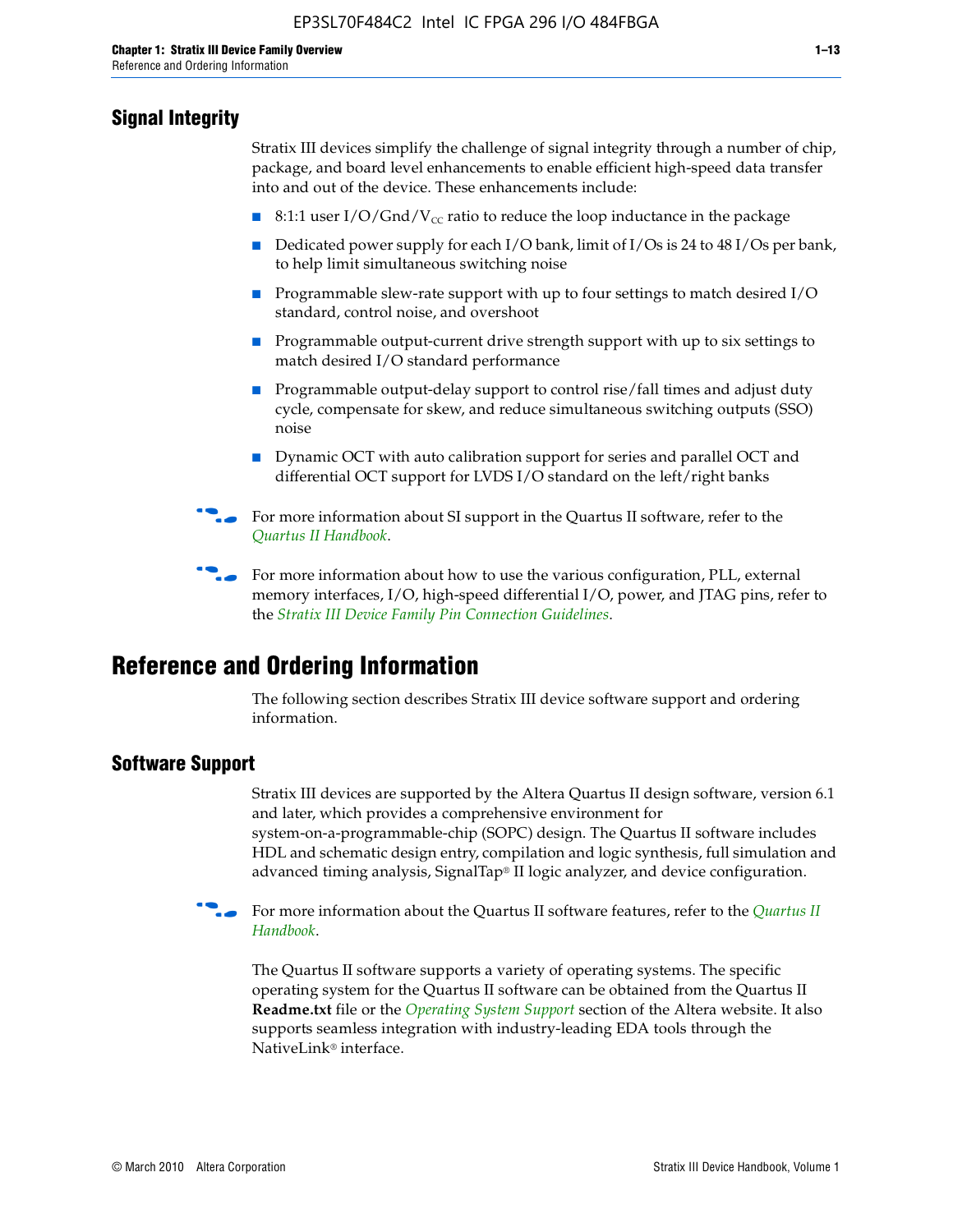## **Ordering Information**

Figure 1–1 shows the ordering codes for Stratix III devices.

For more information about a specific package, refer to the *Stratix III Device Package [Information](http://www.altera.com/literature/hb/stx3/stx3_siii51017.pdf)* chapter.





# **[C](http://www.altera.com/literature/hb/stx3/stx3_siii51012.pdf)hapter Revision History**

Table 1–6 lists the revision history for this chapter.

| <b>Table 1–6.</b> Chapter Revision History (Part 1 of 2) |  |  |  |  |  |
|----------------------------------------------------------|--|--|--|--|--|
|----------------------------------------------------------|--|--|--|--|--|

| <b>Date</b>       | <b>Version</b> | <b>Changes Made</b>                                          |
|-------------------|----------------|--------------------------------------------------------------|
|                   |                | Updated for the Quartus II software version 9.1 SP2 release: |
| <b>March 2010</b> | 1.8            | <b>u</b> Updated Table $1-2$ .                               |
|                   |                | ■ Updated "I/O Banks and I/O Structure" section.             |
| May 2009          | 1.7            | Updated "Software" and "Signal Integrity" sections.          |
|                   |                | Updated "Features" section.                                  |
| February 2009     | 1.6            | <b>u</b> Updated Table $1-1$ .                               |
|                   |                | Removed "Referenced Documents" section.                      |
|                   |                | ■ Updated "Features" section.                                |
| October 2008      | 1.5            | ■ Updated Table 1–1 and Table 1–5.                           |
|                   |                | <b>Updated New Document Format.</b>                          |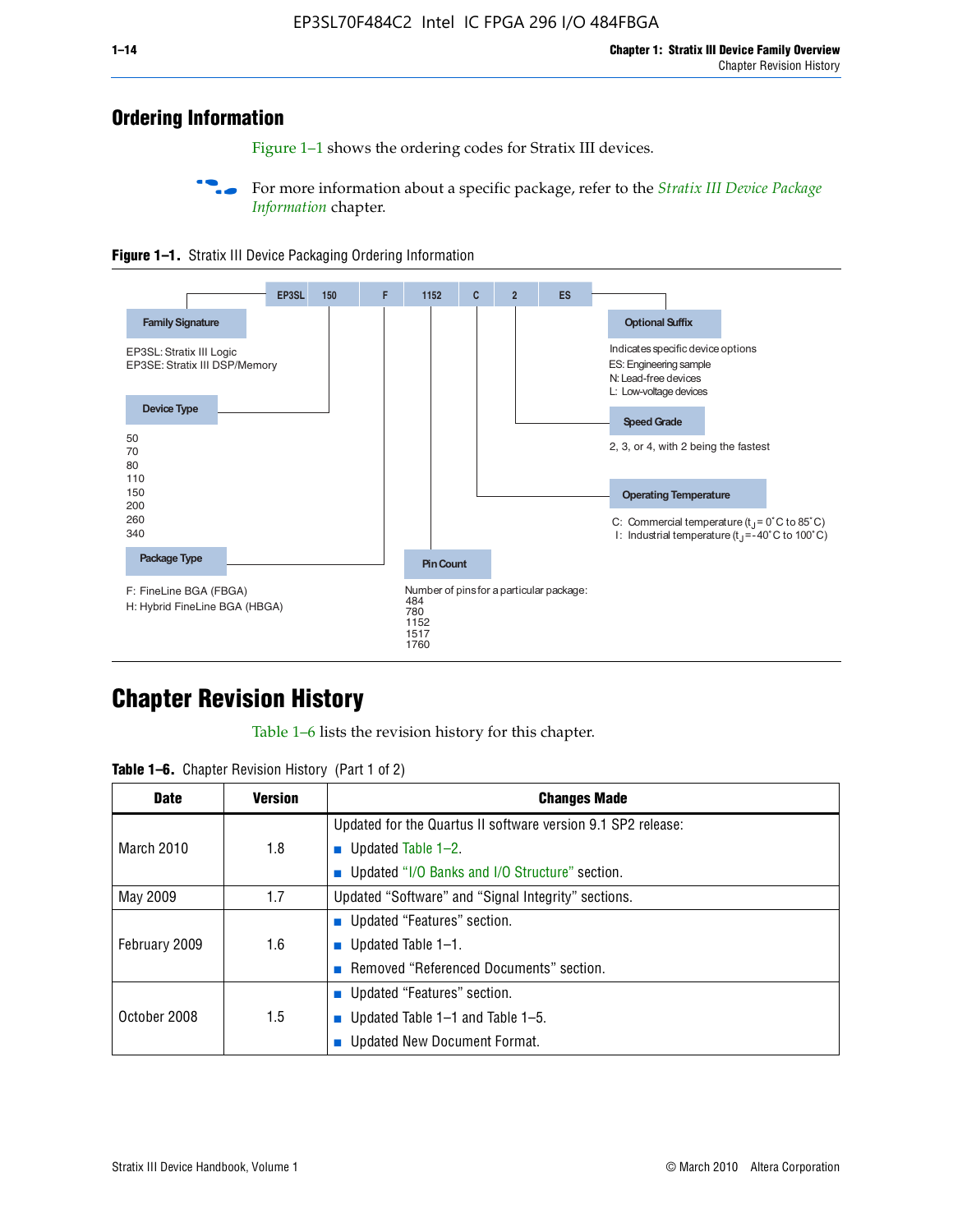| <b>Date</b>   | <b>Version</b> | <b>Changes Made</b>                                                                             |
|---------------|----------------|-------------------------------------------------------------------------------------------------|
|               |                | <b>Updated "Introduction".</b>                                                                  |
|               |                | $\blacksquare$ Updated Table 1-1.                                                               |
|               | 1.4            | <b>Updated Table 1–2.</b>                                                                       |
| May 2008      |                | Added Table 1-5.                                                                                |
|               |                | ■ Updated "Reference and Ordering Information".                                                 |
|               |                | Updated package type information in Figure 1-1.                                                 |
| November 2007 | 1.3            | $\blacksquare$ Updated Table 1-1.                                                               |
|               |                | ■ Updated Table $1-2$ .                                                                         |
|               |                | $\blacksquare$ Minor typo fixes.                                                                |
| October 2007  | 1.2            | Added Table 1-4.<br><b>COL</b>                                                                  |
|               |                | Added section "Referenced Documents".                                                           |
|               |                | Added live links for references.                                                                |
| May 2007      | 1.1            | Minor formatting changes, fixed PLL numbers and ALM, LE and MLAB bit counts in<br>Table $1-1$ . |
| November 2006 | 1.0            | Initial Release.                                                                                |